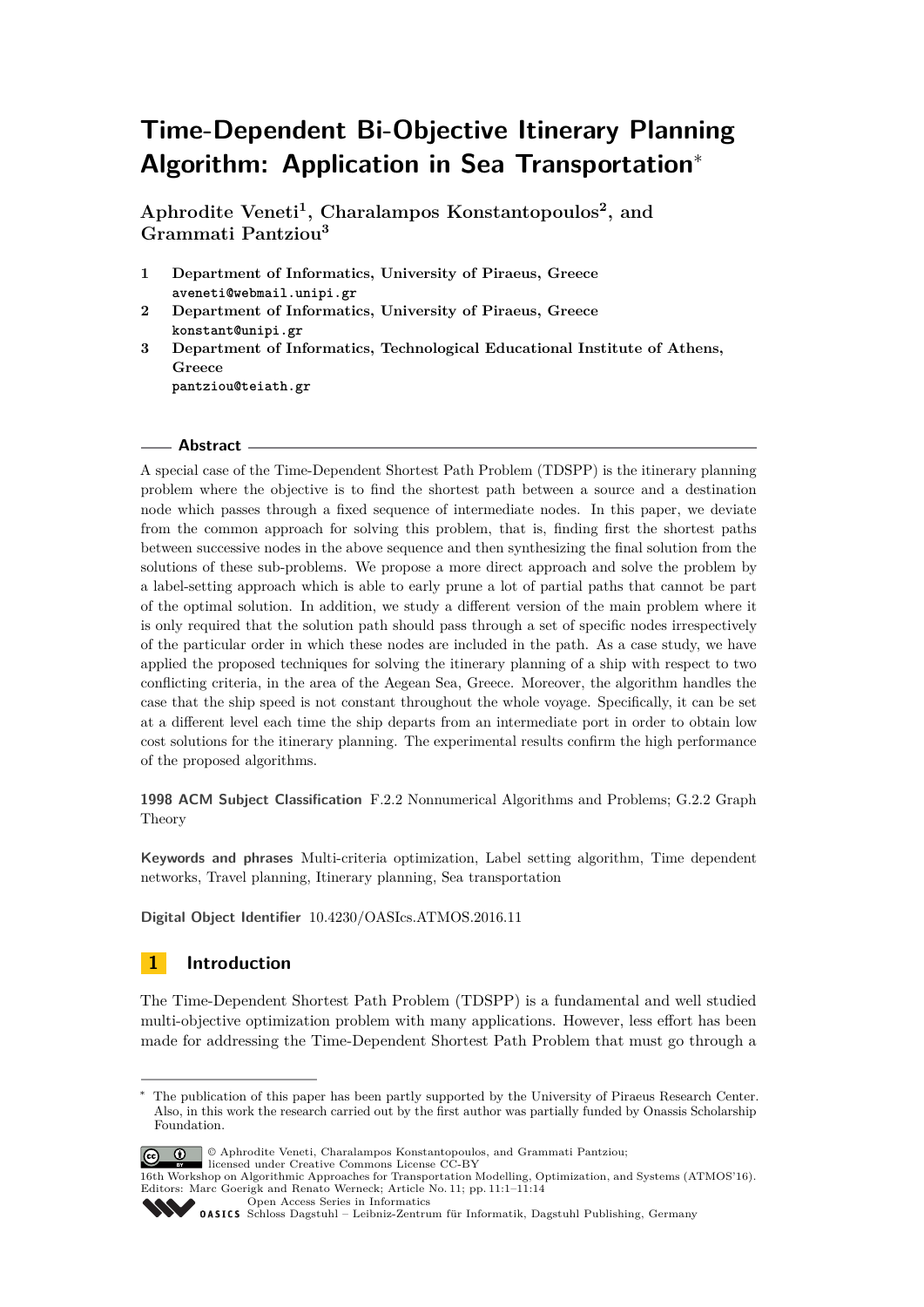## **11:2 Time-dependent bi-criteria itinerary planning algorithm**

given sequence of nodes, which is also known as travel planning problem. In this case, apart from optimizing the selected objective, the given sequence defines intermediate nodes that must be visited after departing from the origin and before arriving at the destination. This problem arises from both travel industry and daily life activities. Trip planning applications, such as location-based services and car navigation systems need efficient algorithms for the earliest arrival problem as well as for multi-criteria problems in large road networks. Usually, the intermediate nodes represent specific Points of Interest (POIs) and the duration of each intermediate stop varies. As we are working with a time-dependent network, we need to know in advance how long the user expects to stay at each POI and specify the exact departure time from the intermediate POI.

An important property of the network which much differentiates the complexity of the time-dependent algorithms is the FIFO property [\[4,](#page-12-0) [12,](#page-13-1) [19\]](#page-13-2). A network is said to fulfill the FIFO property if all of its arcs fulfill that property i.e., for each arc  $(i, j)$  of the network, earlier departure from  $i$  always leads to earlier arrival at  $j$ , that is, the arrival events at  $j$ are in the same chronological order as the departure events at *i*. More explicitly, it may be defined in the following mathematical form:

$$
\forall (i, j, t), \quad t + c(i, j, t) \le (t + 1) + c(i, j, t + 1)
$$
\n(1)

where cost function  $c(i, j, t)$  denotes the cost for traversing arc  $(i, j)$  at time instance t and has integer-valued domain and positive integer-valued range. When the FIFO property holds, waiting at the nodes of the network is pointless since leaving immediately from each node is always a beneficial practice leading to optimal solution paths. Computing shortest paths in FIFO networks is a polynomially solvable problem [\[12\]](#page-13-1). On the other hand, when the FIFO property does not hold, optimal solutions may require waiting at certain nodes of the network. Therefore, in non-FIFO networks the complexity of the time-dependent shortest path problem depends on the waiting policy at nodes. If waiting is allowed, the problems is polynomially solvable otherwise, the problem is NP-hard [\[18\]](#page-13-3).

This paper is motivated by itinerary planning problems in sea transportation. The duration of a voyage and the distance travelled in such a voyage are the two causal factors which determine the voyage cost [\[8\]](#page-13-4). The time spent while at a port is also accounted in the total voyage time. Especially, in short distance voyages, the delay incurred in ports is much more important for the whole voyage duration than the travelling time itself [\[15\]](#page-13-5). In particular, we address the problem of finding the Pareto optimal set of paths which pass through a fixed sequence of nodes with predefined visiting time and specific time constraints at each intermediate node, in a time-dependent setting. Indeed, there may be several constraints that should be considered when drawing up a travel plan. For instance, in maritime there are several charter types which imply different constraints. For example, a voyage charter specifies a period, known as laytime, for loading and unloading the cargo. If laytime is exceeded, the charterer must pay demurrage. If laytime is saved, the charter party may require the ship owner to pay despatch to the charterer. Moreover, in a contract of Affreightment, apart from the period in which the transfer of the cargo must be carried, the route of the voyage is also specified. On the contrary, in a time charter, only the period of time is defined and the charterer is responsible for the selection of the ports that the vessel approaches. The arrival time at a port affects directly the total visiting time at that port since in case of congestion at that particular port, the ship may have to queue for port facilities. Thus, besides optimizing several economical, safety and ecological objectives, it is also crucial to take into account the constraints imposed by the strict schedule of a vessel. To this end, the ship speed may be different but within an acceptable range for each travel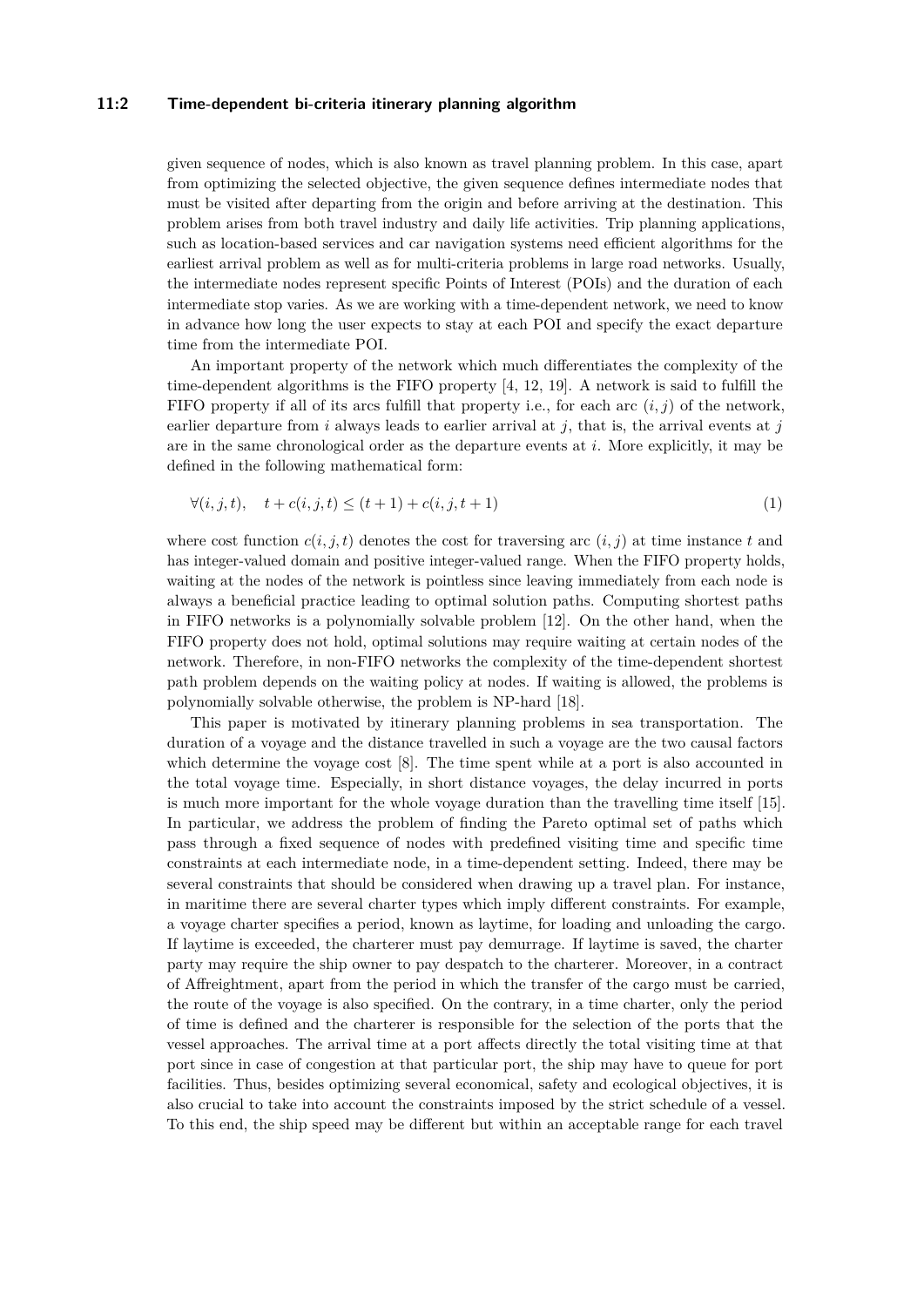## **A. Veneti, C. Konstantopoulos, and G. Pantziou 11:3** 11:3

leg between successive intermediate ports in such a way that the stay at each port incurs the least operational cost.

A greedy approach to solve the itinerary planning problem is to search for independent shortest paths locally between each pair of successive stops. More specifically, we first locate the nearest stop from the query location, then we locate the nearest stop from the current stop, and so on, until the destination is reached. As discussed in [\[21\]](#page-13-6), the travel planning problem can not be solved optimally by using this approach and this clearly also applies for the time-dependent problem.

In [\[1\]](#page-12-1), the bi-criteria itinerary problem for time-dependent networks is studied. The proposed method is based on the decomposition of the problem into a sequence of elementary itinerary sub-problems, solved by a backward dynamic programming algorithm. Adapting also the Bellman's backward optimality principle, the solution of the sub-problems starts from the destination and traverses the route backwards using the Decreased Order Time (DOT) technique described in [\[4\]](#page-12-0).

In [\[3\]](#page-12-2), a travel planning problem was proposed which consists in finding the best travel plan from a origin to a destination that follows a given sequence of nodes on a transportation network with deterministic time-dependent travel times. The authors proposed a decomposition scheme in which the whole problem is divided into sub-problems and each of them is solved as a one-to-many shortest path problem by adding a surrogate node to the graph.

In [\[5\]](#page-12-3), an algorithm is proposed for finding the shortest distance route that passes through a fixed sequence of POIs in a time-dependent road network. The method is based on *A*<sup>∗</sup> algorithm, together with a suitable admissible heuristic function and a pruning scheme that reduces the search space. The method is also applicable to static road networks.

Another relevant problem was proposed in [\[14\]](#page-13-7), termed as the Trip Planning Query (TPQ). In TPQ, only the subset of the intermediate POIs is defined by the user. Aim of the optimization problem is to find the path that minimizes the travel cost between origin and destination, and subsequently to define the visiting order of POIs. As this problem is NP-hard due to the existence of multiple possibilities in POI ordering, the authors proposed a number of approximation algorithms.

Recent research for trip planning in public multi-modal transportation networks has produced several speedup techniques and algorithms. In this paper, we focus on the travel itinerary problem in sea transportation. The objective is to reach the destination port, at minimum fuel consumption and maximum safety, visiting all the predefined intermediate ports and at the same time, respecting the constraint on the travelling time as well as other technical and operational restrictions. The itinerary planning problem can be cast as a multi-objective, non-linear optimization problem with constraints where the desired solution should be found among a number of conflicting objectives.

The main complicating factor in sea transportation is the weather. Regardless of the specific objectives, the cost functions in this kind of transportation depend heavily on weather conditions and thus the itinerary planning problem for ships is a time-dependent problem. Besides weather variations, moving obstacles with known or unknown trajectories, such as other vessels or marine protected populations, are additional factors that make the problem even more dynamic.

In our problem setting, the ship speed along each sub-route between successive intermediate ports are decision variables whose values should be optimized for returning low cost solutions. It is worth mentioning that since the ship speed can vary only within a certain range due to operational constraints and since the relation between fuel consumption and speed is approximated by a cubic function [\[20\]](#page-13-8), it is always beneficial to sail at the lowest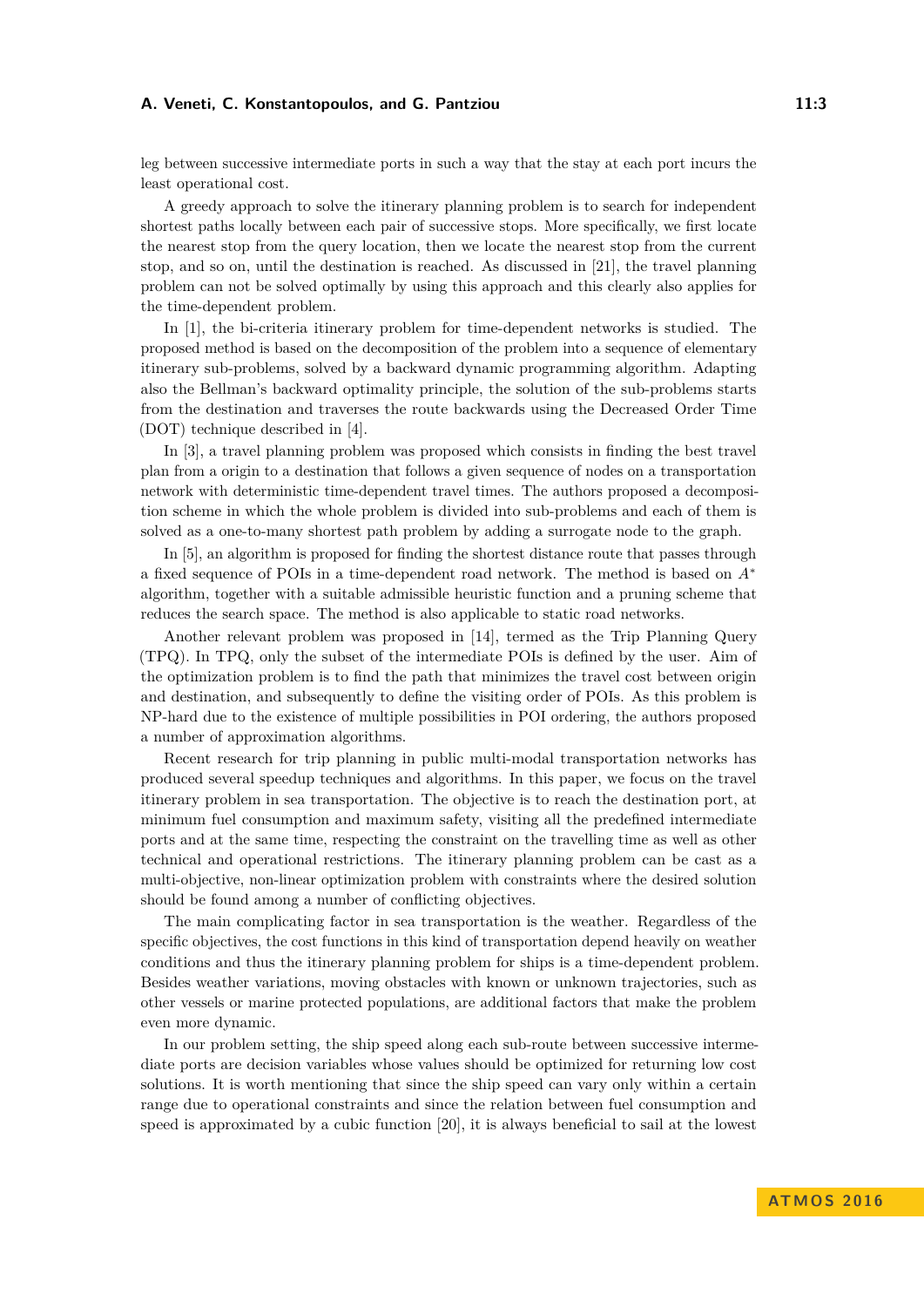## **11:4 Time-dependent bi-criteria itinerary planning algorithm**

allowable speed that does not disrupt the ship schedule. Indeed, when fuel consumption is the only objective, it has been proven that this strategy for selecting the ship speed gives the optimal solution [\[10\]](#page-13-9). However, since our problem is time-dependent and there is also the objective of the minimum incurred risk other than the fuel consumption, the above rule cannot be applied for finding the optimal speed. For example, a high speed may negatively affect the fuel consumption criterion but it may help in avoiding adverse weather conditions. Thus, sailing at the minimum allowable speed is not profitable for both objectives in this case.

The rest of the paper is organised as follows. In the next section, the Time-Dependent Bi-criteria Shortest Path Problem with fixed sequence of intermediate stops is defined. In section 3, the proposed algorithm is described and then in section 4, the algorithm is tested in maritime scenarios for finding ship itineraries. Finally, the conclusions are discussed in section 5.

# **2 Preliminaries**

Firstly, a description of the Time-Dependent Bi-criteria Shortest Path Problem (TDBiSPP) is given and then we define the itinerary planning problem addressed in this paper.

Let  $G = (V, A)$  be a directed graph, where V is the set of nodes and A is the set of arcs with  $|V| = n$  and  $|A| = m$ . Each arc  $(i, j) \in A$  is associated with three attributes  $c_1(i, j, t, U)$ ,  $c_2(i, j, t, U)$  and  $pt(i, j, t, U)$ , whose values are assumed to be non-negative and may change over time;  $c_1(i, j, t, U)$  and  $c_2(i, j, t, U)$  denote the two costs for traversing  $(i, j)$  with speed *U* and  $pt(i, j, t, U)$  denotes the travel time for traversing  $(i, j)$ , departing from node *i* at time instance  $t$  with speed  $U$ . In the TDBiSPP the speed  $U$  is assumed to be constant. The two costs are the objectives to be minimized, while the travel time is the "resource" constrained in the problem. The frozen arc model [\[19\]](#page-13-2) is also assumed where the arc cost is determined at the arrival time at the tail of the arc and does not change during its traversal.

Let  $C_1(P)$ ,  $C_2(P)$  denote the total cost of a path P according to the first and the second criterion respectively, and  $PT(P)$  denote the total travel time along  $P$ . Given a start node  $s \in V$ , a destination node  $d \in V$ , a departure time  $t_{start}$ , an upper bound *T* on the maximum permissible total travel time, with no waiting at nodes, the problem is to find a path *P* from *s* to *d* departing at  $t_{start}$  from *s* that minimizes the two objectives  $C_1(P)$  and  $C_2(P)$  without violating the travel time constraint i.e.,  $PT(P) \leq T$ . Since the objective functions may be conflicting, a single solution that simultaneously optimizes each objective may not exist and therefore, the problem actually is to find the set of Pareto optimal or non dominated solutions. A solution is termed as a non dominated solution if none of the objectives can be improved in value without degrading the value of the other objective. Formally, a path *p* is said to dominate another path *p*' if  $(C_1(p) < C_1(p')$  and  $C_2(p) \le C_2(p')$  or  $(C_1(p) \le C_1(p')$ and  $C_2(p) < C_2(p')$ .

In TDBiSPP with fixed sequence of intermediate stops, besides the usual origin and destination node, a fixed sequence of nodes through which the path must pass is also given as an input. This sequence of intermediate stops will be denoted by *IS* where  $IS \subseteq V$ . For each intermediate stop *isk*, the Earliest Arrival Time (EAT) and the Latest Arrival Time is specified and thus  $is_k$  should be visited within the time window  $[EAT_{is_k}, LAT_{is_k}]$ . Also, the visiting time of  $is_k$  may not be always the same but may vary according to the type of the vessel and the arrival time at  $is_k$ . Specifically, we use the notation  $L(is_k,t)$  to denote the laytime of a vessel reaching the intermediate stop  $is_k$  at time instance  $t$ . Moreover, a vessel is allowed to extend its laytime in a port if that helps in avoiding congestion or adverse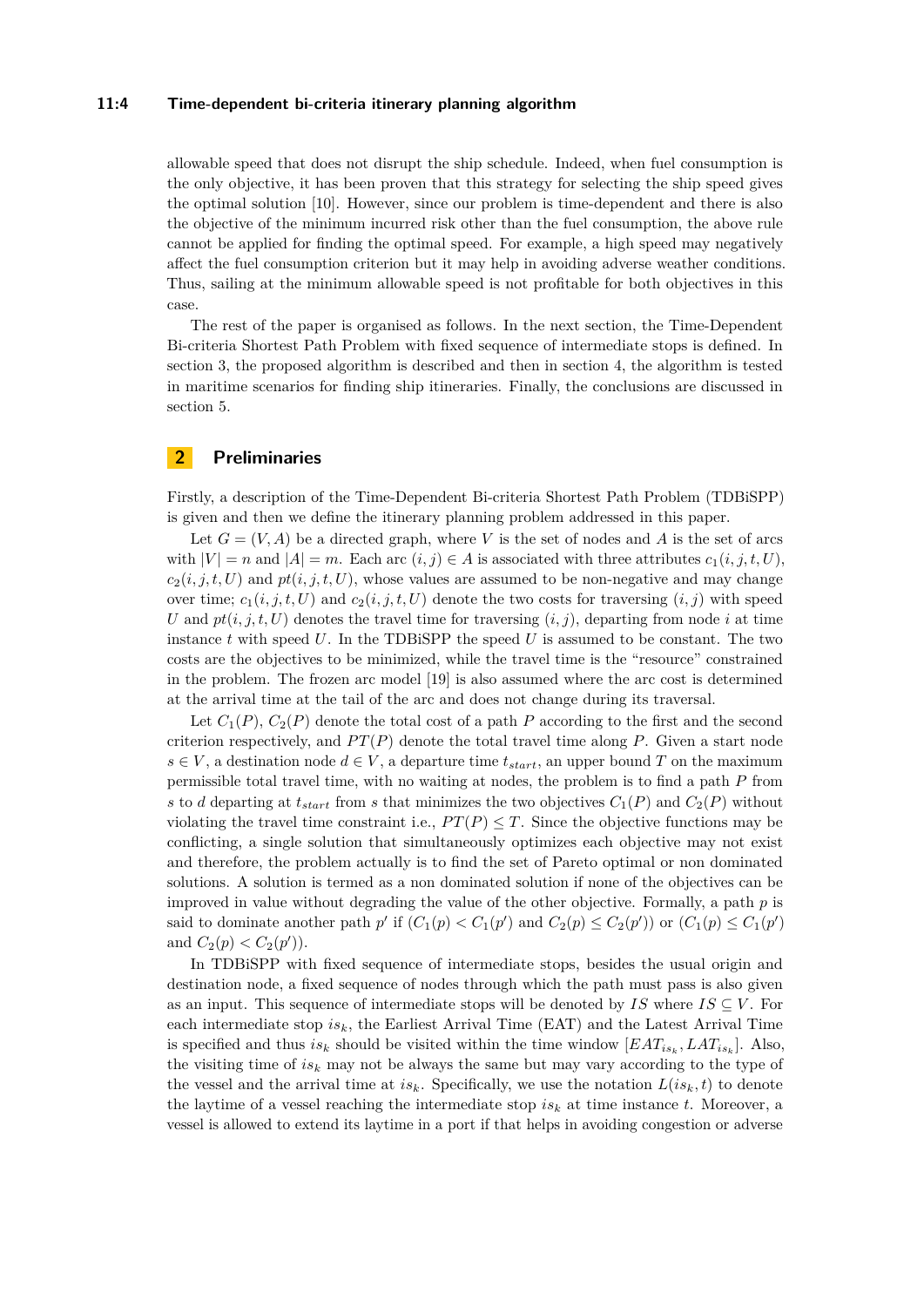## **A. Veneti, C. Konstantopoulos, and G. Pantziou 11:5** 11:5

weather conditions. Recall also that waiting at intermediate stops is beneficial in non-FIFO networks. However, although waiting is allowed at stops, it might be an upper bound on this time. Thus, we define the Latest Departure Time (LDT) for each intermediate stop *is<sup>k</sup>* denoted by  $LTD_{is_k}$ .

Upon departing from an intermediate stop or the origin node, we have to decide the nominal cruising speed *U* which must lie in the interval  ${U_{min}, U_{max}}$  where  $U_{min}$  and  $U_{max}$ are the minimum and the maximum allowable speed respectively. Along a sub-route between successive intermediate stops, the nominal speed is assumed to be constant.

It is now clear that the itinerary planning problem can be solved as a Time-Dependent Shortest Path Problem (TDSPP) where the arcs are labelled with a pair of costs, namely fuel consumption and risk incurred along the arcs. With regard to the TDSPP classification, the itinerary planning problem is characterized by the following:

- Goal: minimization of two costs.
- Decision variables: ship course and ship speed along each sub-route. ۰
- Waiting at stops: waiting is allowed only at the intermediate stops and not at any other  $\overline{a}$ node of the input graph.
- Source and destination: one source to one destination node through many intermediate stops.
- Network properties: non-periodic network and non-FIFO regarding the costs  $c_1$  and  $c_2$ .

# **3 The proposed bi-objective algorithm**

We propose a forward label setting algorithm (Algorithm [1\)](#page-8-0) for finding the set of Pareto optimal paths in time-dependent non-FIFO networks, visiting also a fixed sequence of intermediate destinations, based on a Time-Dependent Bi-criteria Shortest Path algorithm [\[24\]](#page-13-10).

In order to improve the performance of the algorithm, we employ a heuristic function *h* to estimate a lower bound of the passage time of the path from the current position to the final destination passing through the remaining intermediate stops. Summing the current cost of the path (denoted as *g*) and the *h* value, we compute the *f* value, which is a lower bound of the total passage time of the path. We use this estimation to check if the extension of the current, partial, path will violate the constraint of the total passage time *T*. Using this heuristic, we can prune paths from a very early stage of the algorithm, since we can be sure that this path is never going to reach the destination node in time. The heuristic function is computed in a preprocessing phase by running a single-objective Dijkstra algorithm for finding the least passage time path from the destination to any other node of the input graph. For this computation, we use as edge weight the least passage time cost of each edge occurring within the passage time window namely,  $[t_{start}, t_{start} + T]$  and as ship speed the maximum allowable speed  $U_{max}$ . Likewise, we also employ two heuristic functions  $h_1(i, k, k')$ and  $h_2(i, k, k')$  with  $k < k'$  to estimate a lower bound of costs  $C_1$  and  $C_2$  respectively of the path starting from the node *i* and visiting the  $k^{th}$ ,  $(k+1)^{th}$ ,  $\dots$ ,  $k^{th}$  intermediate stop in that order. These heuristic estimates are used for checking the domination relation between two different paths. Similarly with the heuristic function  $h$ , the heuristic functions  $h_1$  and *h*<sup>2</sup> are pre-computed by running a single-objective Dijkstra algorithm for finding the optimal path from each intermediate stop to any other node of the input graph, that minimizes the fuel consumption and the risk respectively. For this computation, we use as edge weight the least fuel consumption and risk cost of each edge occurring within the passage time window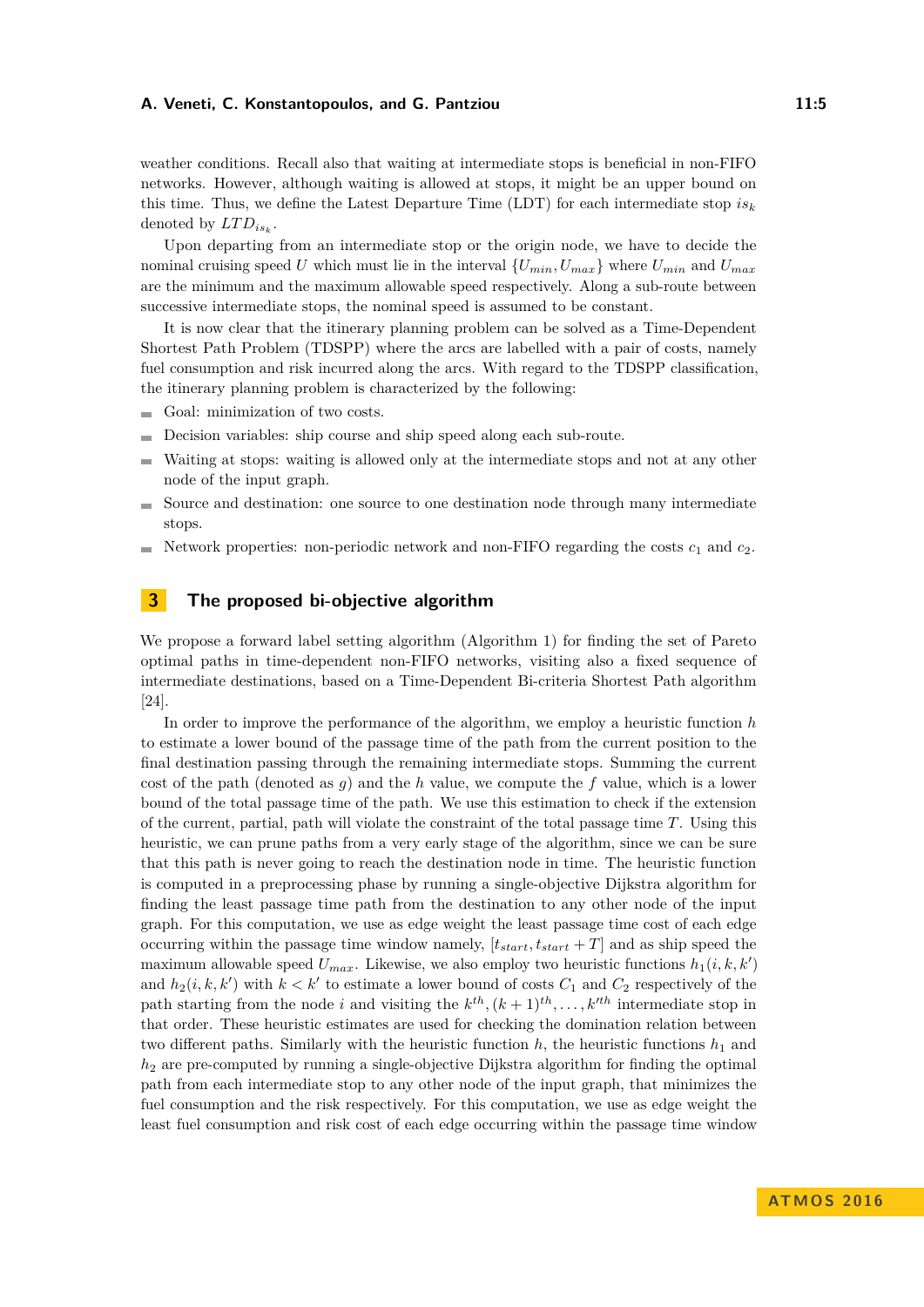#### **11:6 Time-dependent bi-criteria itinerary planning algorithm**

 $[t<sub>start</sub>, t<sub>start</sub> + T]$  and for all possible speed levels. All heuristic functions, *h*, *h*<sub>1</sub> and *h*<sub>2</sub>, are admissible and hence they provide a lower bound on the corresponding real cost value.

Algorithm [1](#page-8-0) keeps a set of labels  $l_i(t)$  where *i* is a node and *t* a time instance. Each label is a tuple of six elements namely,  $l_i(t) = (C_1, C_2, j, prev\_ptr, k, Spd)$  and corresponds to a path from the source node  $s$  to  $i$  arriving at node  $i$  exactly at time  $t$ .  $C_1$ ,  $C_2$  is the total cost of the estimated path from  $s$  to  $i$  with respect to the two criteria  $c_1, c_2$  respectively. The integer *j* is the predecessor node of *i* on the path from *s* to *i*. The pointer *prev*\_*ptr* points to the Pareto optimal label of the *j* whose extension gave  $l_i(t)$ . The integer *k* denotes that the most recently visited intermediate stop is the *k th* stop in the *IS*. The integer *Spd* is the nominal travel speed between the  $k^{th}$  and the  $(k+1)^{th}$  intermediate stop.

We also need to revisit the definition of dominance between two paths. Suppose two paths  $p$  and  $p'$  starting from the same source node and leading to the same destination node *i*. We assume also that paths *p* and *p*<sup> $\prime$ </sup> have already visited the *k* and  $k^{\prime th}$  intermediate stop respectively and  $k' < k$ . The path *p* is said to dominate  $p'$   $(p \prec p')$  if  $(C_1(p)$  $C_1(p')+h_1(i,k'+1,k)$  and  $C_2(p) \leq C_2(p')+h_2(i,k'+1,k)$  or  $(C_1(p) \leq C_1(p')+h_1(i,k'+1,k)$ and  $C_2(p) < C_2(p') + h_2(i, k' + 1, k)$ . In case that the two paths p and p' have already visited exactly the same intermediate nodes  $(k' = k)$ , they are comparable without using the heuristic functions  $h_1$  and  $h_2$  and the path *p* is said to dominate another path  $p'$  ( $p \prec p'$ ) if  $(C_1(p) < C_1(p')$  and  $C_2(p) \le C_2(p')$  or  $(C_1(p) \le C_1(p')$  and  $C_2(p) < C_2(p')$ ). Finally, when  $k' > k$  and it holds either that  $C_1(p) + h_1(i, k + 1, k') < C_1(p')$  and  $C_2(p) + h_2(i, k + 1, k') \le$  $C_2(p')$  or that  $C_1(p) + h_1(i, k+1, k') \leq C_1(p')$  and  $C_2(p) + h_2(i, k+1, k') < C_2(p')$ , no conclusion about the dominance between these two paths can be safely reached; path *p* must surely be extended till it reaches the intermediate node  $k'$  and this additional route may eventually make the cost of  $p$  higher than that of  $p'$  even though the heuristic estimates show otherwise.

It is important to note that the FIFO property does not hold for the cost functions employed in our scenario, since leaving as much as earlier from a node does not necessarily reduce the cost of the outgoing edge. Thus, there is no possible way to know the ideal time of leaving a node in advance for obtaining an optimal cost path to the destination node. As a result, for each node and for each arrival time instance at this node, we should keep all the non-dominated labels referring to that particular arrival time. In contrast, in a static bi-criteria shortest path problem there is no need to partition the labels at each node according to their arrival time and only a single set of non-dominated labels can be kept at each node.

Algorithm [1](#page-8-0) iterates over all integer time instances in the interval  $[t<sub>start</sub>, T + t<sub>start</sub>],$  where *tstart* is the departure time from the source node and *T* is the maximum allowable total travel time. During the execution, the algorithm maintains two groups of label lists at each node and for each time instance namely, the permanent and temporary lists. The labels of the temporary list of a node for a given time instance are all transferred one by one to the corresponding permanent list when the algorithm iteration proceeds to that particular instance. However, just before that transfer, each of these labels is extended, thus creating a new label. Each of these new labels is kept only if it does not violate the total travel time constraint (line 19) and also if it is not dominated by another label belonging to the same node with the same arrival time (lines 31 and 47). In the case that a label corresponds to the next intermediate stop along the path, it must satisfy the earlier and the latest arrival time constraint (line 23) in addition. In this case, we must also consider the laytime at the intermediate stop and the fact that the speed can change. As a consequence, a label corresponding to an intermediate stop is replicated in order to take into account all possible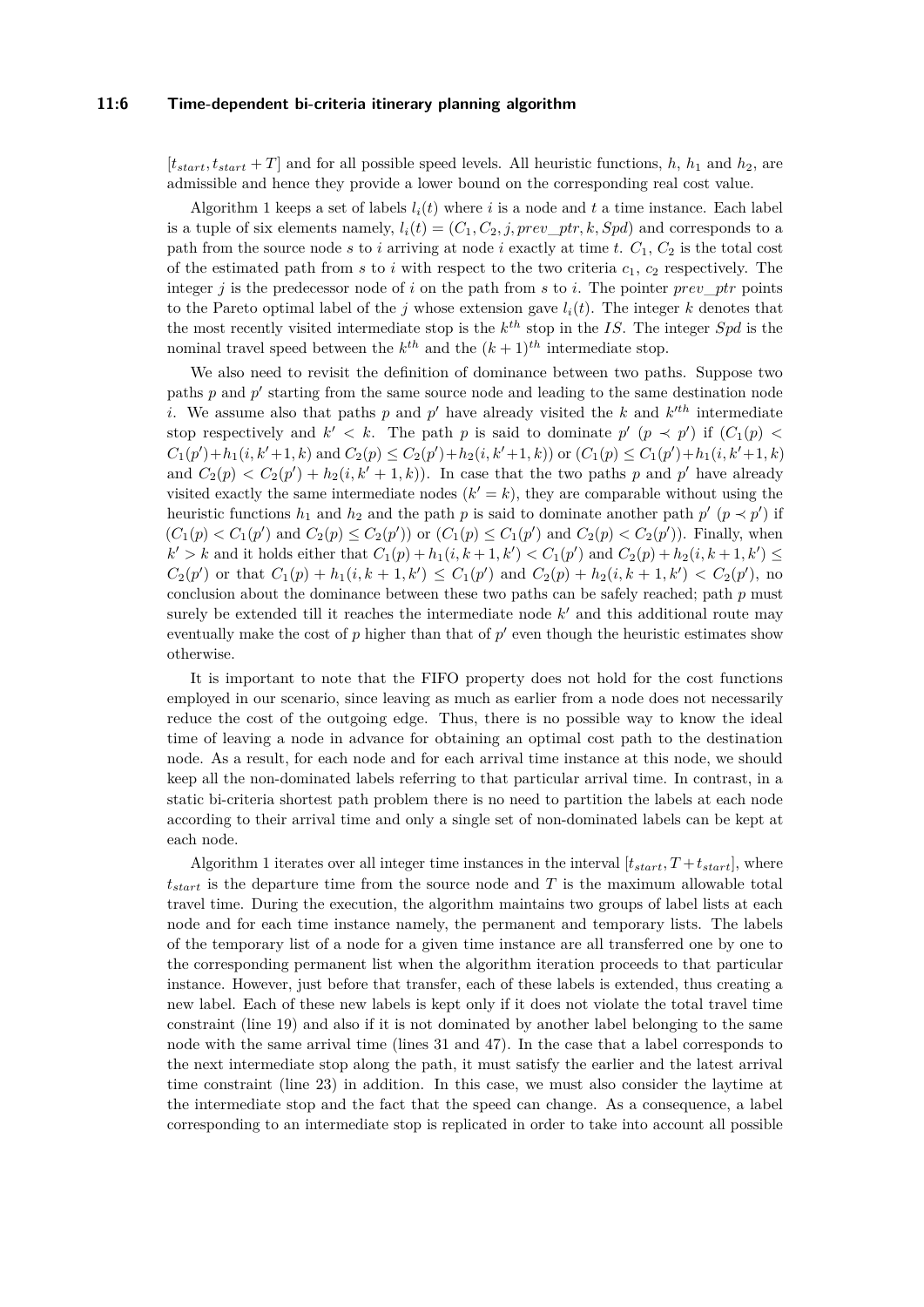## **A. Veneti, C. Konstantopoulos, and G. Pantziou 11:7** 11:7

departure time instances from the intermediate stop and all allowable ship speed values (lines 27-28). Also, labels already in the temporary list for that arrival instance are compared against this newly generated label and discarded when they are dominated by the new label (line 51). The order in which the labels of the current time instance are extended is not actually important, since all labels of that time instance should be extended first before proceeding to the next iteration step. Thus, the label to be extended (pivot label) each time can be selected randomly (line 9). By the end of the execution, all Pareto-optimal solution paths will have been stored as permanent labels of the destination node *d*. Notice also that for the node *d*, no label extension takes place (line 15) since the algorithm does not need to go further down the destination node due to the fact that the cost functions are non-negative-valued and hence going further only adds to the total cost of the path. Also, in Algorithm [1,](#page-8-0) we assume a single departure time from the source node but it is trivial to handle the case of multiple possible departure time instances too.

The same algorithm can be applied for solving the problem when the only requirement is to visit a set of intermediate stops regardless of the particular visit order. Notice that this version of the problem is NP-hard even in the case of only one objective by reduction from the Hamiltonian path problem [\[6\]](#page-12-4). Now, each label should keep the stops already visited and in the domination check between two labels  $l_i$  and  $l_j$ ,  $l_i$  wins if its intermediate stops are superset of the stops of  $l_i$  and the total estimated costs of the extended path of  $l_i$  which also includes the missing intermediate stops from  $l_i$  are higher than the corresponding ones of the path of  $l_j$ . Furthermore, the heuristic functions  $h$ ,  $h_1$ ,  $h_2$  are redefined as  $h(i, S)$ ,  $h_1(i, S)$ ,  $h_2(i, S)$  where *S* is a subset of intermediate stops that should be visited at minimum cost and in any order starting from node *i*. In the case of *h*, after visiting the stops in *S*, the path should also reach the final destination. For computing these functions, all possible permutations of stops in S should be generated, keeping that which derives the lowest cost. Although computing the heuristic functions for all possible subsets *S* and nodes in advance seems to be a heavy computation, in practice it is not, because the set of unvisited intermediate stops is small. Finally, during the generation of a new label, at line 21, we need to check that this node is an intermediate stop which has not already been considered as such along the so far constructed path.

## **4 Experimental results**

We tested the performance of the proposed itinerary planning algorithm in a maritime application where ship itineraries should be determined. In this problem, the objective is to reach the destination port after visiting a predefined sequence of intermediate ports, at minimum fuel consumption and maximum safety, respecting the constraint on the travelling time as well as other technical and operational restrictions. The proposed algorithm is compared to the common approach of decomposing the bi-criterion itinerary planning problem with mandatory intermediate stops into a series of bi-criterion shortest path problems between successive intermediate stops [\[1\]](#page-12-1). For a fair comparison, we have also enhanced the basic algorithm in [\[1\]](#page-12-1) with heuristic functions analogous with those employed in the proposed algorithm.

## **4.1 Case Study**

The two algorithms were tested in finding ship routes in the region of the Aegean sea in Greece. For modelling this area, the grid structure developed for the AMINESS system [\[7\]](#page-12-5) is used. The data grid structure holds a great amount of data, spatially stored in the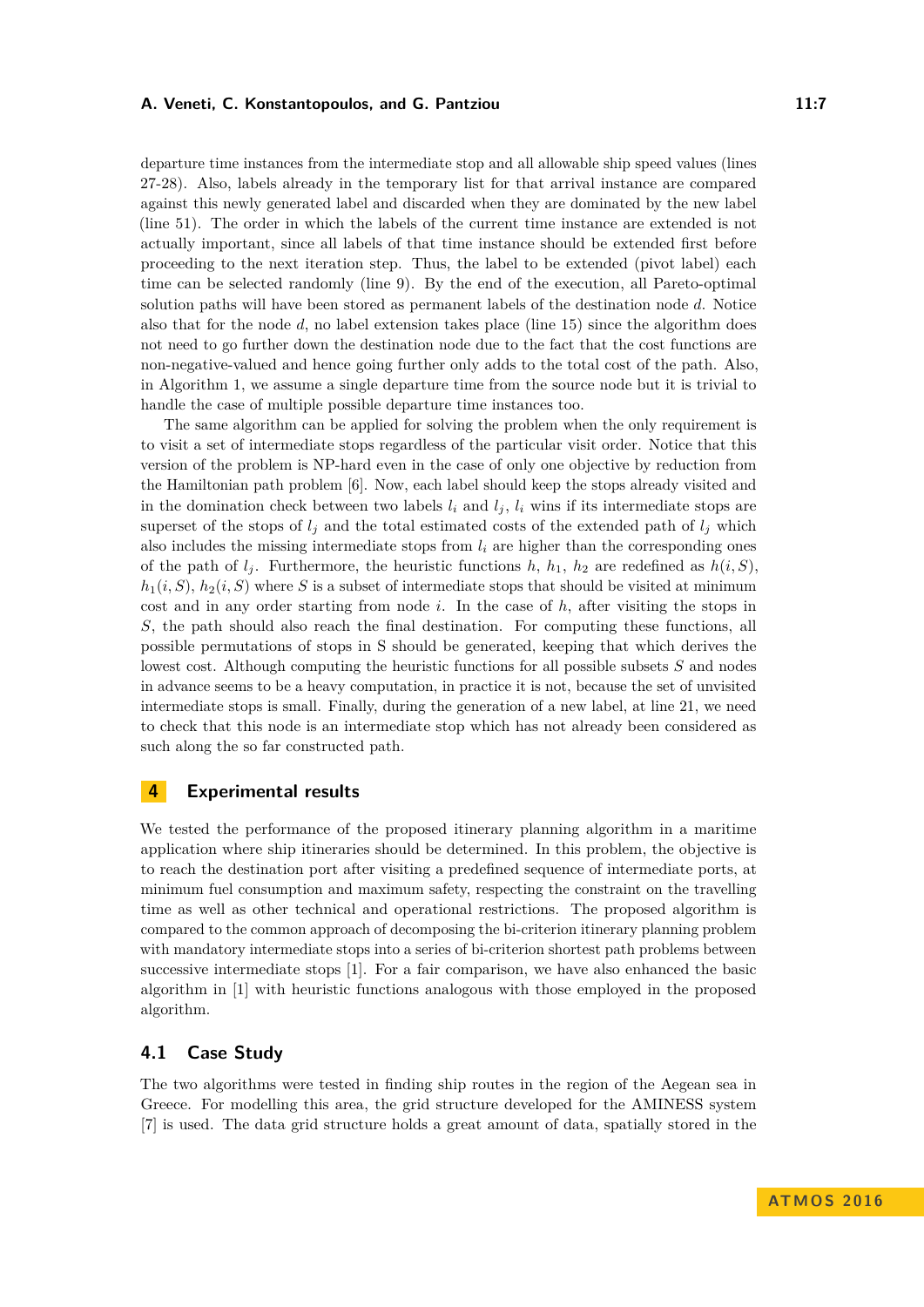## **11:8 Time-dependent bi-criteria itinerary planning algorithm**

grid nodes and edges. Static as well as dynamic information is taken into account, such as geographic and bathymetric data, protected areas, risk estimation [\[13\]](#page-13-11) as well as weather and sea state predictions. A grid point is assumed to be valid if it does not correspond to a landmass point. All valid grid points correspond to nodes which are connected with each other via bidirectional edges. Each node is connected to the 16 geographically closest nodes in the grid. Furthermore, voyage safety is enhanced by following the IMO recommendations [\[11\]](#page-13-12) for avoiding dangerous situations. Regarding IMO recommendations, surf-riding and broaching-to situations should be avoided when navigating in severe weather conditions. Surf-riding and broaching-to may occur when the conditions below are satisfied:

$$
135^o < a < 225^o \text{ and } V_R > \frac{1,8\sqrt{L}}{\cos(180 - a)}
$$

with  $a, V_R$  and  $L$  being the ship-wave angle, the speed and the length of the ship respectively.

Since ship speed is constant along each sub-route, the only way to avoid the above situations is by rejecting the edges of the grid where these conditions arise.

As has been already mentioned, the objectives to be optimized are the fuel consumption and the risk. For each possible nominal speed *U* and edge *e*, the fuel consumption and incurred risk for traversing *e* with speed *U* is assigned to *e*. For calculating the navigation time between the endpoints of an edge, we have to consider the actual ship speed along the edge which is usually lower than the nominal one due to the added resistances induced by irregular waves and wind during ship navigation. To this end, the ship model described in [\[16\]](#page-13-13) is used.

This model is general, independent of specific ship features. According to this model, the speed reduction depends only on the significant wave height *H* and the ship-wave relative direction Θ.

Estimating the fuel consumption rate along a vessel route is a complex issue still under investigation. As a rule of thumb, the following formula is used in practice  $[2, 9, 17, 23, 22]$  $[2, 9, 17, 23, 22]$  $[2, 9, 17, 23, 22]$  $[2, 9, 17, 23, 22]$  $[2, 9, 17, 23, 22]$  $[2, 9, 17, 23, 22]$  $[2, 9, 17, 23, 22]$  $[2, 9, 17, 23, 22]$  $[2, 9, 17, 23, 22]$ :

$$
F = K \cdot P \tag{2}
$$

where  $F$  is the rate of fuel consumption measured in  $kg/h$ ,  $K$  is the specific fuel consumption of the ship and  $P$  is the engine power in  $BHP<sup>1</sup>$  $BHP<sup>1</sup>$  $BHP<sup>1</sup>$  (kW) of the ship. The engine power of a ship also determines the nominal speed of the ship. Now, the total fuel consumption along a route with constant engine power *P* in the ship and hence constant nominal speed is the product of its passage time  $PT$  and the rate of fuel consumption per hour  $F$ :

$$
FC_{total} = F \cdot PT \tag{3}
$$

Concerning implementation setup, algorithms were implemented in C++. The experiments were performed on a system with an Intel(R)  $Xeon(R)$  E5-2430 v2 processor at 2.50GHz and 16 GB RAM. It is also worth mentioning that we did not exploited any parallelism in this multi-core architecture during the tests.

For each test case, a random set of starting, intermediate and destination ports were chosen and the maximum passage time for each voyage was proportional to the sum of the straight line distances connecting the consecutive ports. The speed of the ship ranges between 12 and 25 knots.

<span id="page-7-0"></span><sup>&</sup>lt;sup>1</sup> Brake HorsePower (BHP) is the total measure of engine power at the output shaft of the engine.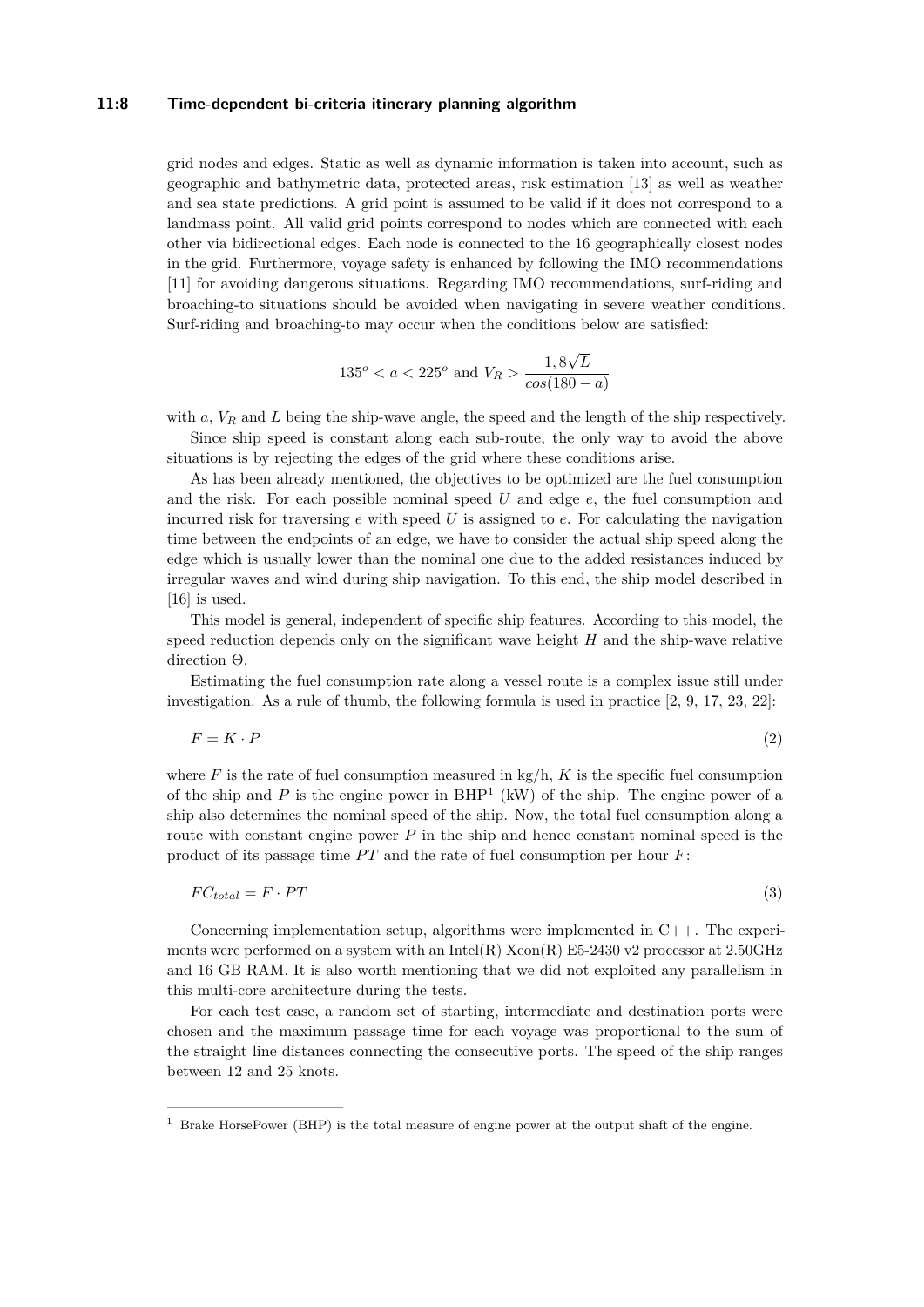## **A. Veneti, C. Konstantopoulos, and G. Pantziou 11:4 11:9 11:9**

<span id="page-8-0"></span>**Algorithm 1** Bi-objective, Fixed Sequence, Time-Dependent and Time-Constrained Shortest Path Algorithm

**Require:**  $G = (V, A)$ , and *C*, the cost matrix for all arcs  $(i, j) \in A$ 

**Ensure:** All Pareto optimal paths from the node *s* to the node *d* passing through a fixed sequence of intermediate nodes

1: **s**: the start node

**d**: the destination node

**tstart**: the departure time

**T**: the maximum allowed total travel time

 $\mathbf{IS} = (is_1, is_2, \ldots, is_k)$ : the fixed sequence of intermediate nodes

**EAT<sup>j</sup>** : the Earliest Arrival Time at intermediate node *j*

**LAT<sup>j</sup>** : the Latest Arrival Time at intermediate node *j*

**LDT<sup>j</sup>** : the Latest Departure Time from intermediate node *j*

 $L(j, t)$ : the laytime of an intermediate stop arriving at intermediate node j at time instance *t*

**U**: the nominal speed at which the ship sails since departing from the most recent intermediate stop

**pt**(**i**,**j**,**t**,**U**): the travel time for traversing the arc  $(i, j)$  with speed *U* departing from the node *i* at time instance *t*

 $f_c(i,j,t,U)$ : the total fuel consumption for traversing the arc  $(i,j)$  with speed U departing from the node *i* at time instance *t*

 $\mathbf{r}(\mathbf{i}, \mathbf{j}, \mathbf{t}, \mathbf{U})$ : the total risk incurred for traversing the arc  $(i, j)$  with speed *U* departing from the node *i* at time instance *t*

 $\mathbf{t}_{\text{ar}}^{\mathbf{j}}$ : an arrival time instance at the node *j* 

 $\mathbf{l}_i(\mathbf{t})$ : a label of the node *i* corresponding to the path from *s* to *i*, arriving at *i* at time instance *t*

**Ltemp**<sub>i</sub>(**t**): the list of temporary labels of node *i* at time instance *t* 

**Lperm**<sub>i</sub>(**t**): the list of permanent labels of node *i* at time instance *t* 

**card**( $\mathbf{l_i(t)}$ ), **Lperm**<sub>i</sub>(**t**)): the position of  $l_i(t)$  in the list of permanent labels of node *i*  $\mathbf{I}_i^{\mathbf{p}}(\mathbf{t})$ : the *p*<sup>th</sup> component of a label  $l_i(t)$ 

/\* Initialization of temporary and permanent labels of every node and for all  $t \in \{t_{start}, t_{start} + 1, ..., T + t_{start}\}$ 

2:  $Itemp_i(t), Lperm_i(t) \leftarrow \emptyset, \quad \forall i \in V, \forall t \in \{t_{start}, t_{start} + 1, ..., T + t_{start}\}$ 

/\* Initialization of temporary labels of source node for all *t* ∈ {*tstart, tstart* + 1*, ..., T* +  $t_{start}$ } and for all  $U \in \{U_{min}, U_{max}\}$  \*/ 3: **for**  $U = U_{min}$  to  $U_{max}$  do 4:  $Ltemp<sub>s</sub>(t<sub>start</sub>) \leftarrow \{(0, 0, null, null, 0, U)\}$ 5: **end for**  $6.$ 

7: **for**  $t_{ar} = t_{start}$  to  $T + t_{start}$  do 8: **while**  $(\bigcup_{i \in V} Ltemp_i(t_{ar}) \neq \emptyset)$  **do** 9: Select a pivot label  $l_{i^*}(t_{ar})$  from  $\cup_{i \in V} Ltemp_i(t_{ar})$ 10: /\* Remove  $l_{i^*}(t_{ar})$  from  $Itemp_i(t_{ar})$  and add it to  $Lperm_{i^*}(t_{ar})$  \*/ 11: *Ltemp<sub>i</sub>*<sup>\*</sup>(*t<sub>ar</sub>*) ← *Ltemp<sub>i</sub>*<sup>\*</sup>(*t<sub>ar</sub>*)  $\{l_i$ <sup>\*</sup>(*t<sub>ar</sub>*)} 12: *Lperm<sub>i</sub>*∗ (*t<sub>ar</sub>*) ← *Lperm<sub>i</sub>*∗ (*t<sub>ar</sub>*) ∪ {*l<sub>i</sub>*∗ (*t<sub>ar</sub>*)} 13: /\* Store the position of label  $l_{i^*}(t_{ar})$  in the list  $Lperm_{i^*}(t_{ar})$  \*/ 14:  $p \leftarrow card(l_{i^*}(t_{ar}), Lperm_{i^*}(t_{ar}))$ 

15: **if**  $i^* \neq d$  **then**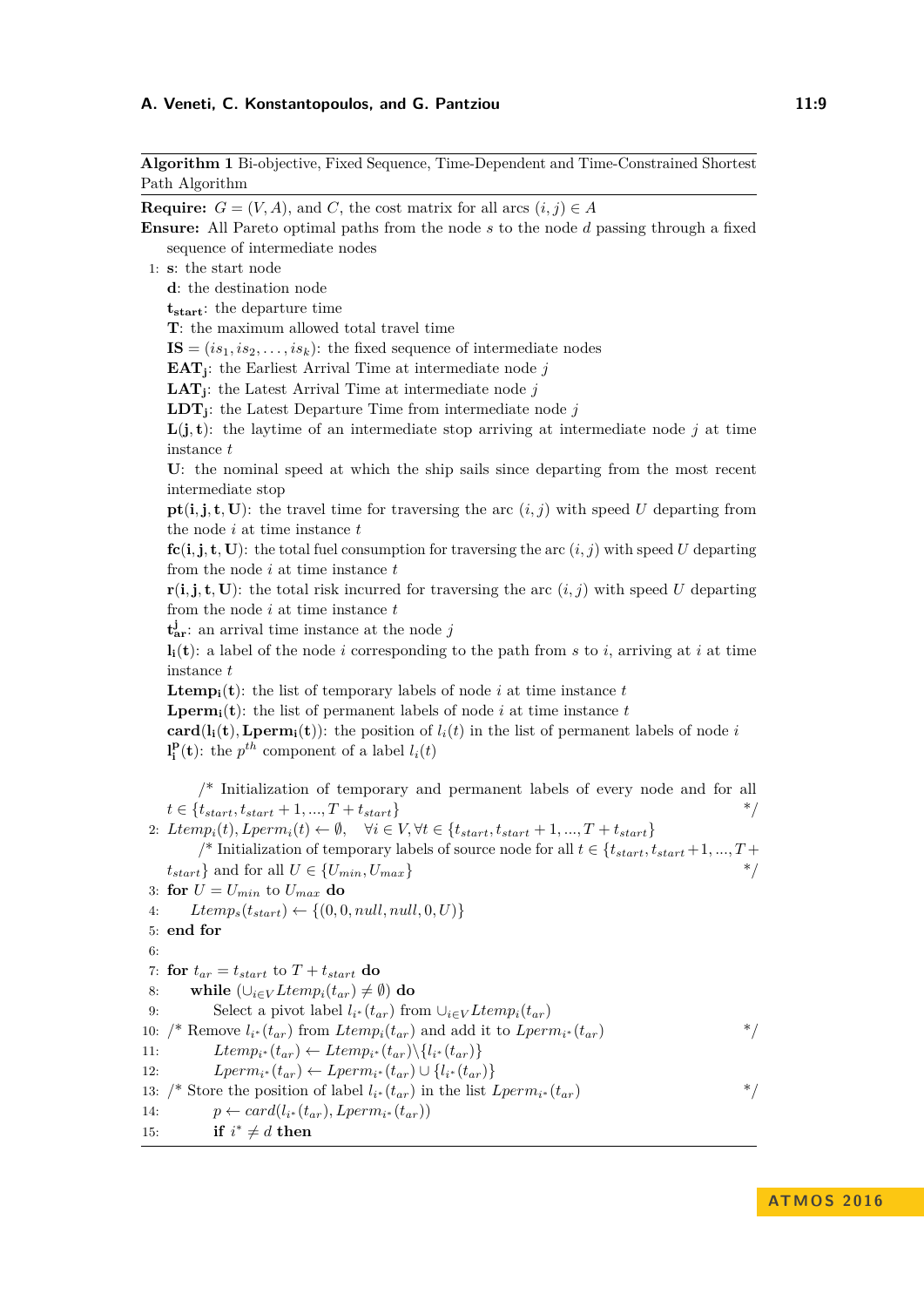```
16: /* Label all the successors of i
                               ∗ */
17: for all (i^*, j) \in E do
18: t
                \frac{d}{dx} \leftarrow t_{ar} + pt(i^*, j, t_{ar}, l_i^6(t_{ar}))19: /* Check the total duration constraint
20: if t_{ar}^j - t_{start} + h \leq T then
21: /* Check if successor node j is the next Intermediate Stop
22: if j = i s_{(l_{i^*}^5(t_{ar})+1)} then
23: \frac{1}{2} Check the EAT and LAT constraint at Intermediate Stop j
24: if t_{ar}^j \geq EAT_j and t_{ar}^j \leq LAT_j then
25: \frac{*}{*} Take into account the laytime at Intermediate Stop j *26: t
                         j_{ar} \leftarrow t_{ar}^j + L(j, t_{ar}^j)27: for t = t_{ar}^j to LDT_j do
28: for U = U_{min} to U_{max} do
29: l_j(t) \leftarrow (l_{i^*}^{1}(t_{ar}) + fc(i^*,j,t_{ar},l_{i^*}^6(t_{ar})), l_{i^*}^{2}(t_{ar})+ r(i(i^*, j, t_{ar}, l^6_{i^*}(t_{ar})), i^*, p, j, U31: /* Check that there is no label l'_j(t) of node j at time instance t dominating label l_j(t)^*/32: if \exists l'_j(t) \in Ltemp_j(t) : l'_j(t) \prec l_j(t) then
33: /* Store the label l_i(t) of node j at time instance t as temporary */
34: Ltemp<sub>i</sub>(t) \leftarrow Ltemp<sub>i</sub>(t) \cup \{l<sub>i</sub>(t)\}\35: /* Delete all temporary labels of node j at time instance t dominated by l_i(t) */
36: Ltemp_j(t) \leftarrow Ltemp_j(t) \setminus \{l'_j(t) \in Ltemp_j(t) \text{ and }37: l_j(t) \prec l'_j(t)38: end if
39: end for
40: end for
41: end if
42: end if
43: else
44: /* node j is not the next Intermediate Stop *45: l_j(t_{ar}^j) \leftarrow (l_{i^*}^1(t_{ar}) + fc(i^*,j,t_{ar},l_{i^*}^6(t_{ar})), l_{i^*}^2(t_{ar})46: +r(i^*, j, t_{ar}, l_i^6*(t_{ar})), i^*, p, l_{i^*}^5(t_{ar}), l_i^6*(t_{ar}))47: /* Check that there is no label l'_{j}(t_{ar}^{j}) of node j at time instance t_{ar}^{j} dominating label
  l_j(t_a^j)\binom{j}{ar} */
48: \qquad \qquad \mathbf{if} \ \mathcal{H}'_j(t_{ar}^j) \in Ltemp_j(t_{ar}^j) : l'_j(t_{ar}^j) \prec l_j(t_{ar}^j) \ \mathbf{then}49: /* Store the label l_j(t_{ar}^j) of node j at time instance t_{ar}^j as temporary */
50: Ltemp_j(t_{ar}^j) \leftarrow Ltemp_j(t_{ar}^j) \cup \{l_j(t_{ar}^j)\}51: /* Delete all temporary labels of node j at time instance t_{ar}^j dominated by l_j(t_{ar}^j) */
52: Ltemp_j(t_{ar}^j) \leftarrow Ltemp_j(t_{ar}^j) \setminus \{l'_j(t_{ar}^j) \in Ltemp_j(t_{ar}^j) \text{ and } l_j(t_{ar}^j) \}53: \prec l
                                       \mathcal{L}'_j(t_{ar}^j)\}54: end if
55: end if
56: end for
57: end if
58: end while
59: end for
60: /* Output:Lperm<sub>d</sub>, all Pareto optimal paths from the node s to the node d */
61: return Lpermd
```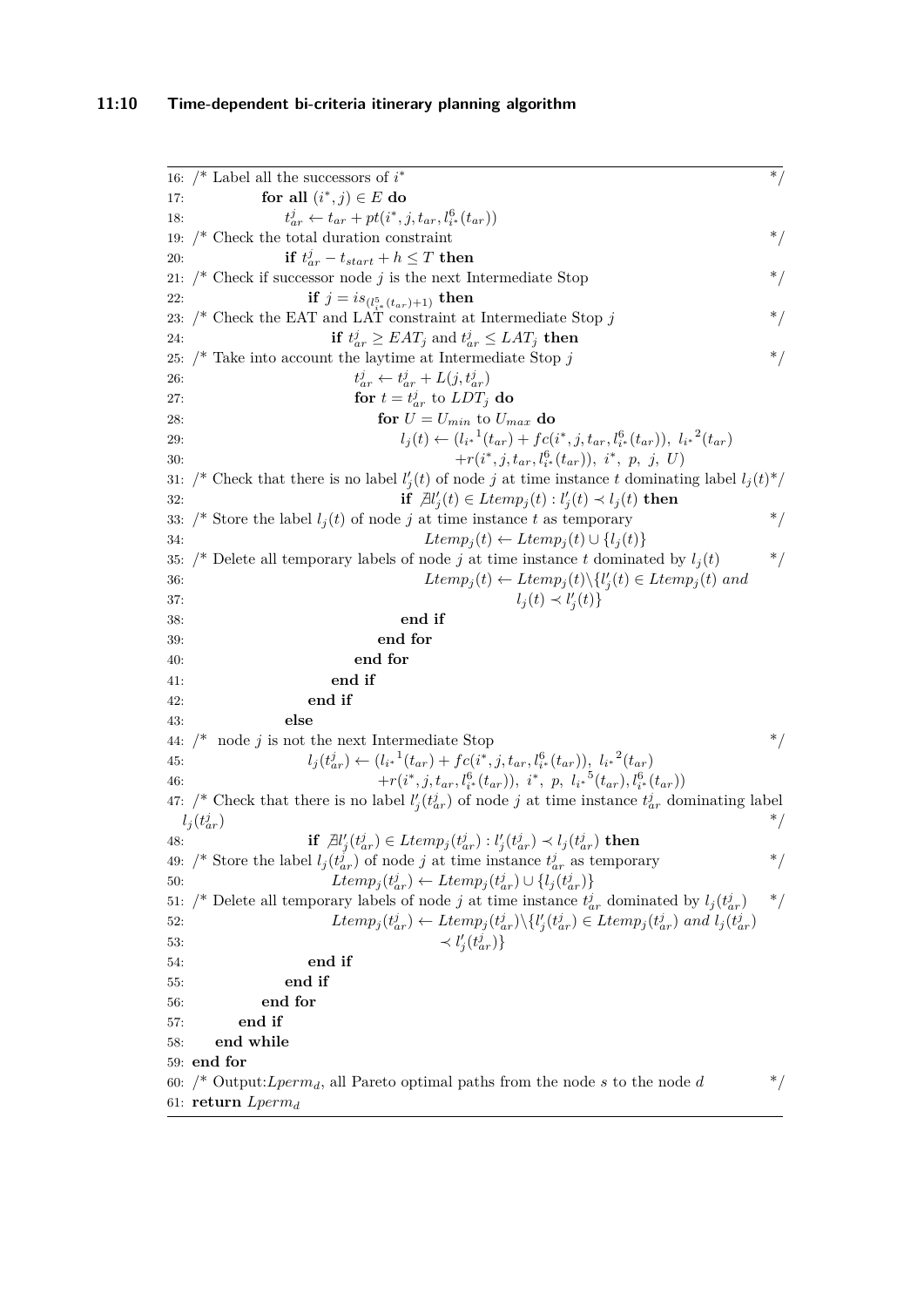## **A. Veneti, C. Konstantopoulos, and G. Pantziou 11:11** 11:11

| Case           | Start              | Maximum Travel   | No of          | CPU time (in seconds) |           |
|----------------|--------------------|------------------|----------------|-----------------------|-----------|
| No             | Time               | Duration (hours) | Intermediate   | Decomposition         | Proposed  |
|                |                    |                  | <b>Stops</b>   | Algorithm             | Algorithm |
|                | $10:00 \text{ am}$ | 4                | 1              | 88                    | 57        |
| $\overline{2}$ | $1:00 \text{ pm}$  | 4.5              | $\overline{2}$ | 102                   | 68        |
| 3              | $3:00 \text{ pm}$  | 5                | 3              | 117                   | 79        |
| $\overline{4}$ | $3:30 \text{ pm}$  | 6                | $\overline{4}$ | 140                   | 92        |
| 5              | $7:00 \text{ am}$  | 6.5              | 5              | 151                   | 100       |
| 6              | $8:00 \text{ am}$  | 7.5              | 6              | 169                   | 113       |
| 7              | $9:00 \text{ am}$  | 8.5              | 7              | 189                   | 146       |
| 8              | $8:30 \text{ am}$  | 9.5              | 8              | 203                   | 156       |
| 9              | $7:30 \text{ am}$  | 10               | 9              | 224                   | 171       |
| 10             | $7:00 \text{ am}$  | 11               | 10             | 235                   | 194       |

<span id="page-10-0"></span>**Table 1** Itinerary planning with predefined visiting order of intermediate ports and with no other constraints in these ports.

# **4.2 Computational Results**

Firstly, the proposed algorithm is evaluated in the case that there are no constraints on the arrival or departing time from the intermediate ports, however, waiting at these ports is forbidden. Thus,  $\forall j \in IS$  we can assume that  $EAT_j$  is equal to zero,  $LAT_j$  is equal to the maximum voyage duration and  $LDT_j = t^j_{ar}$  (see Algorithm [1,](#page-8-0) Line [27\)](#page-8-0), since a vessel can not wait at an intermediate port. The only constraint imposed is on the arrival time at the final destination. In Table [1,](#page-10-0) the experimental results clearly show that the proposed algorithm has lower execution time than that of the common decomposition approach. In the next experimental setup, the arrival time at each intermediate port is not arbitrary as in the first case but should be within a certain time window. This scenario is more realistic since the mooring at the port is a predefined procedure, taking place in specific time frame. In this case, EAT and LAT parameters of each intermediate port have different values, but again it is assumed that waiting is not allowed at intermediate ports. The computational results in Table [2](#page-11-0) confirm the high performance of the proposed algorithm, compared to the common decomposition approach.

Although the anchorage duration is usually fixed, we investigate the possibility of extending that duration without additional cost. Specifically, we assume that the anchorage duration could be extended up to 30 minutes and hence  $LDT_j = t_{ar}^j + 30$ . Clearly, the results of the Table [3](#page-11-1) show that the execution time is increased in both algorithms but still our algorithm exhibits the best performance.

Our algorithm can also handle the more general case where the visiting order of the intermediate stops is not predefined. In this scenario, the algorithm should select the most beneficial visiting order according to the objectives being optimized given the constraint on the total travel time. The common decomposition algorithm could not be applied in this case because despite the fact that the initial problem could be divided in sub-problems, the sub-problem order is unknown and due to time-dependency, synthesizing the sub-problems solutions is even more difficult. Table [4](#page-12-7) lists the execution time of our algorithm for this problem variation and for different input instances. Interestingly, although the search space in this variation is much larger than in the case when there is a fixed sequence of intermediate ports, the execution time of our algorithm is comparable with that in the case of the predefined visiting order of intermediate stops.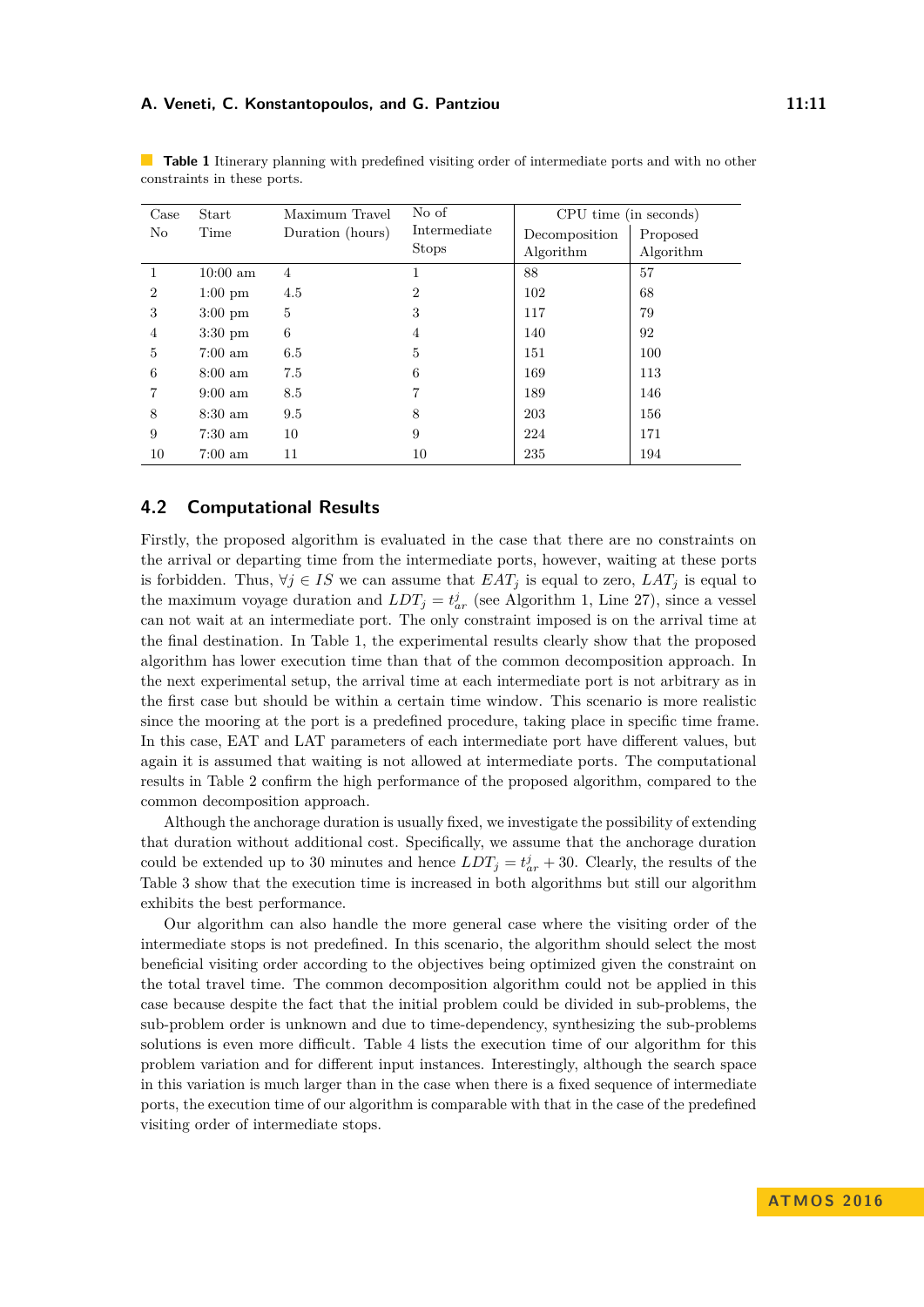## **11:12 Time-dependent bi-criteria itinerary planning algorithm**

<span id="page-11-0"></span>**Table 2** Travel planning with predefined visiting order of intermediate ports and time windows in these ports.

| Case           | Start              | Maximum Travel   | No of          | CPU time (in seconds) |           |
|----------------|--------------------|------------------|----------------|-----------------------|-----------|
| No             | Time               | Duration (hours) | Intermediate   | Decomposition         | Proposed  |
|                |                    |                  | <b>Stops</b>   | Algorithm             | Algorithm |
| 1              | $10:00 \text{ am}$ | 4                | 1              | 77                    | 49        |
| $\overline{2}$ | $1:00 \text{ pm}$  | 4.5              | $\overline{2}$ | 89                    | 58        |
| 3              | $3:00 \text{ pm}$  | 5                | 3              | 105                   | 70        |
| 4              | $3:30 \text{ pm}$  | 6                | 4              | 127                   | 81        |
| 5              | $7:00 \text{ am}$  | 6.5              | 5              | 134                   | 89        |
| 6              | $8:00 \text{ am}$  | 7.5              | 6              | 145                   | 101       |
| 7              | $9:00 \text{ am}$  | 8.5              | 7              | 162                   | 123       |
| 8              | $8:30 \text{ am}$  | 9.5              | 8              | 181                   | 134       |
| 9              | $7:30 \text{ am}$  | 10               | 9              | 196                   | 149       |
| 10             | $7:00 \text{ am}$  | 11               | 10             | 201                   | 163       |

<span id="page-11-1"></span>**Table 3** Itinerary planning with predefined visiting order of intermediate ports and waiting allowed at these ports.

| Case           | Start              | Maximum Travel   | No of          | CPU time (in seconds) |           |
|----------------|--------------------|------------------|----------------|-----------------------|-----------|
| No             | Time               | Duration (hours) | Intermediate   | Decomposition         | Proposed  |
|                |                    |                  | <b>Stops</b>   | Algorithm             | Algorithm |
| 1              | $10:00 \text{ am}$ | 4                |                | 95                    | 61        |
| $\overline{2}$ | $1:00 \text{ pm}$  | 4.5              | $\overline{2}$ | 113                   | 73        |
| 3              | $3:00 \text{ pm}$  | 5                | 3              | 129                   | 85        |
| 4              | $3:30 \text{ pm}$  | 6                | 4              | 158                   | 98        |
| 5              | $7:00 \text{ am}$  | 6.5              | 5              | 173                   | 112       |
| 6              | $8:00 \text{ am}$  | 7.5              | 6              | 180                   | 129       |
| 7              | $9:00 \text{ am}$  | 8.5              | 7              | 201                   | 155       |
| 8              | $8:30 \text{ am}$  | 9.5              | 8              | 226                   | 168       |
| 9              | $7:30 \text{ am}$  | 10               | 9              | 248                   | 183       |
| 10             | $7:00 \text{ am}$  | 11               | 10             | 255                   | 203       |

# **5 Conclusions**

We have focused on the problem of finding all the Pareto optimal itinerary plans which passes through a fixed sequence of nodes, in a deterministic time-dependent setting considering two conflicting objectives and with a constraint on the total duration of the itinerary. We have proposed a general algorithm which can be applied to several application scenarios. The time-dependent network on which we search for the Pareto optimal solutions is a non-FIFO network. Thus, waiting at intermediate stops may be a valid option for achieving low-cost solutions. We considered also the case where there is a fixed schedule for visiting the intermediate stops and a constraint on the latest departure time from each intermediate stop. In order to evaluate the performance of the proposed algorithm, it was compared with the common decomposition approach in a case study relevant to the sea transportation. The optimization criteria in the experiments were the total fuel consumption and the total risk of the itinerary. The main conclusion from these experiments is that due to efficient early pruning of candidate solutions, our algorithm outperforms the common decomposition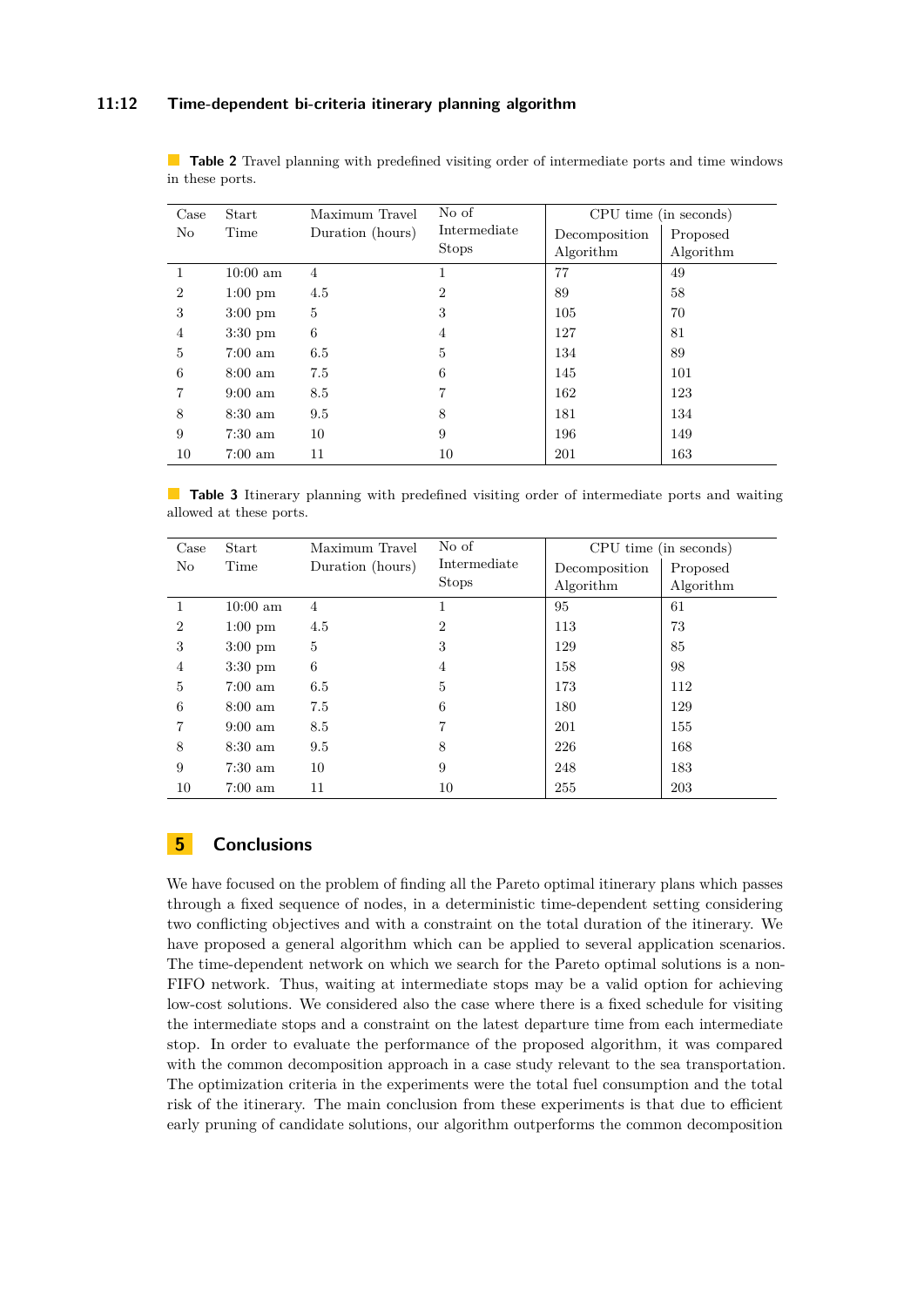## **A. Veneti, C. Konstantopoulos, and G. Pantziou 11:13**

| Case           | Start              | Maximum Travel   | No of Intermediate | CPU time (in seconds) |
|----------------|--------------------|------------------|--------------------|-----------------------|
| No             | Time               | Duration (hours) | <b>Stops</b>       | Proposed Algorithm    |
| 1              | $10:00 \text{ am}$ | 4                | $\overline{2}$     | 61                    |
| $\overline{2}$ | $1:00 \text{ pm}$  | 4.5              | $\overline{2}$     | 71                    |
| 3              | $3:00 \text{ pm}$  | 5                | 3                  | 87                    |
| 4              | $3:30 \text{ pm}$  | 6                | $\overline{4}$     | 99                    |
| 5              | $7:00 \text{ am}$  | 6.5              | 5                  | 112                   |
| 6              | $8:00 \text{ am}$  | 7.5              | 6                  | 127                   |
|                | $9:00 \text{ am}$  | 8.5              | 7                  | 156                   |
| 8              | $8:30 \text{ am}$  | 9.5              | 8                  | 170                   |
| 9              | $7:30 \text{ am}$  | 10               | 9                  | 188                   |
| 10             | $7:00 \text{ am}$  | 11               | 10                 | 205                   |

<span id="page-12-7"></span>**Table 4** Itinerary planning with no predefined visiting order of the intermediate ports.

method in all tests. Moreover, our algorithm turns out to be applicable also in the case where the visiting order of the intermediate stops is not predefined. This generalized problem is more difficult than the original problem, because the set of efficient solutions is even larger. Finally, another interesting feature of the proposed algorithm is that it permits the change of the vessel speed between successive intermediate ports. A more general scenario, where the speed of a ship is allowed to change more frequently even from node to node in the input grid is not very interesting since the common practice is exactly the opposite, that is, the ship speed is usually maintained constant while at sea and when there is no emergency.

#### **References**

- <span id="page-12-1"></span>**1** Konstantinos N Androutsopoulos and Konstantinos G Zografos. Solving the multi-criteria time-dependent routing and scheduling problem in a multimodal fixed scheduled network. *European Journal of Operational Research*, 192(1):18–28, 2009.
- <span id="page-12-6"></span>**2** Kyriakos Avgouleas. *Optimal ship routing*. PhD thesis, Massachusetts Institute of Technology, 2008.
- <span id="page-12-2"></span>**3** Jean-François Bérubé, Jean-Yves Potvin, and Jean Vaucher. Time-dependent shortest paths through a fixed sequence of nodes: application to a travel planning problem. *Computers & operations research*, 33(6):1838–1856, 2006.
- <span id="page-12-0"></span>**4** Ismail Chabini. Discrete dynamic shortest path problems in transportation applications: Complexity and algorithms with optimal run time. *Transportation Research Record: Journal of the Transportation Research Board*, 1645(1):170–175, 1998.
- <span id="page-12-3"></span>**5** Camila F Costa, Mario A Nascimento, José AF Macêdo, Yannis Theodoridis, Nikos Pelekis, and Javam Machado. Optimal time-dependent sequenced route queries in road networks. In *Proceedings of the 23rd SIGSPATIAL International Conference on Advances in Geographic Information Systems*, page 56. ACM, 2015.
- <span id="page-12-4"></span>**6** Rafael Castro de Andrade. New formulations for the elementary shortest-path problem visiting a given set of nodes. *European Journal of Operational Research*, 254(3):755–768, 2016.
- <span id="page-12-5"></span>**7** Theodoros Giannakopoulos, Ioannis A Vetsikas, Ioanna Koromila, Vangelis Karkaletsis, and Stavros Perantonis. Aminess: a platform for environmentally safe shipping. In *Proceedings of the 7th International Conference on PErvasive Technologies Related to Assistive Environments*, page 45. ACM, 2014.